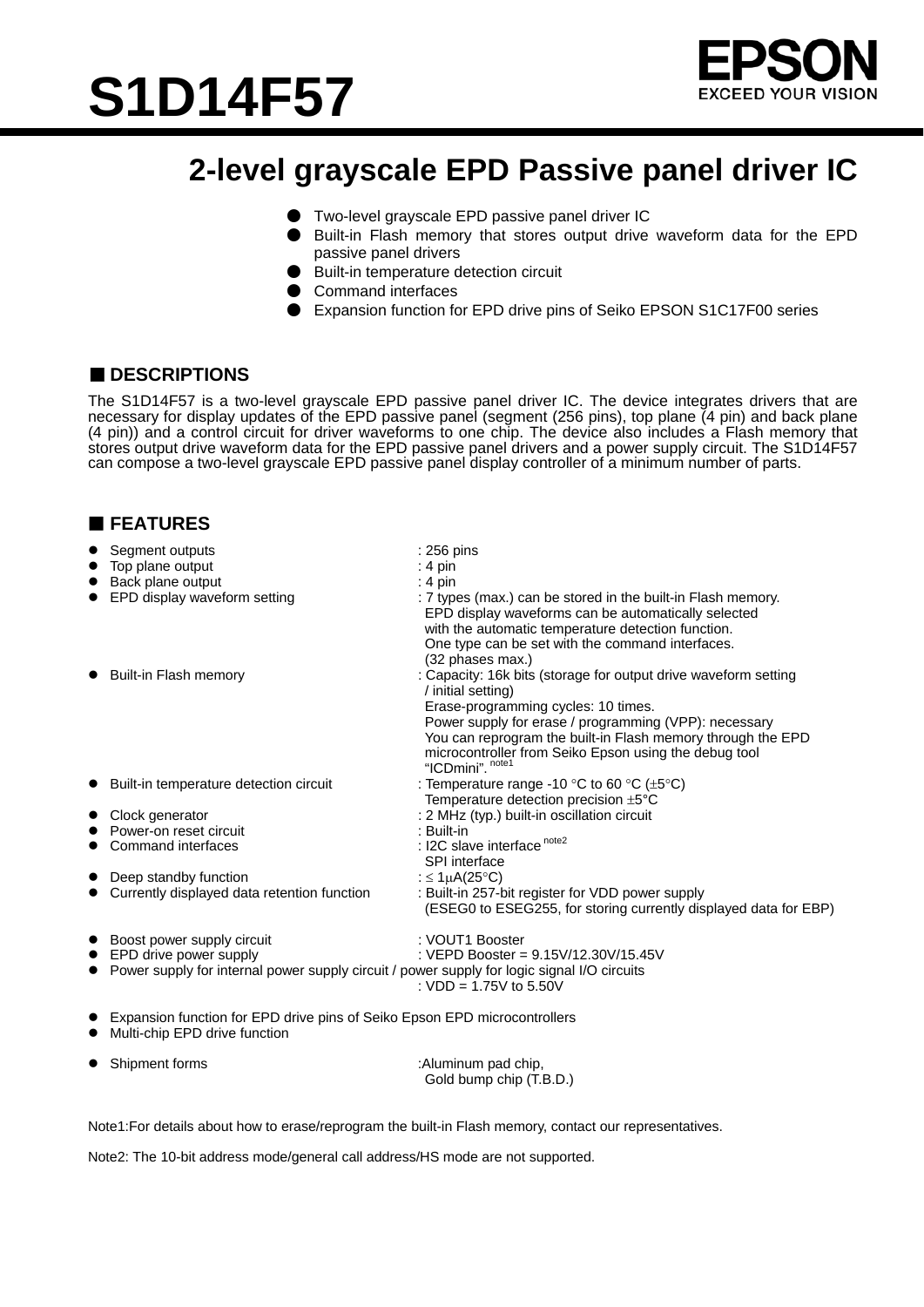# **S1D14F57**

## **BLOCK DIAGRAM**